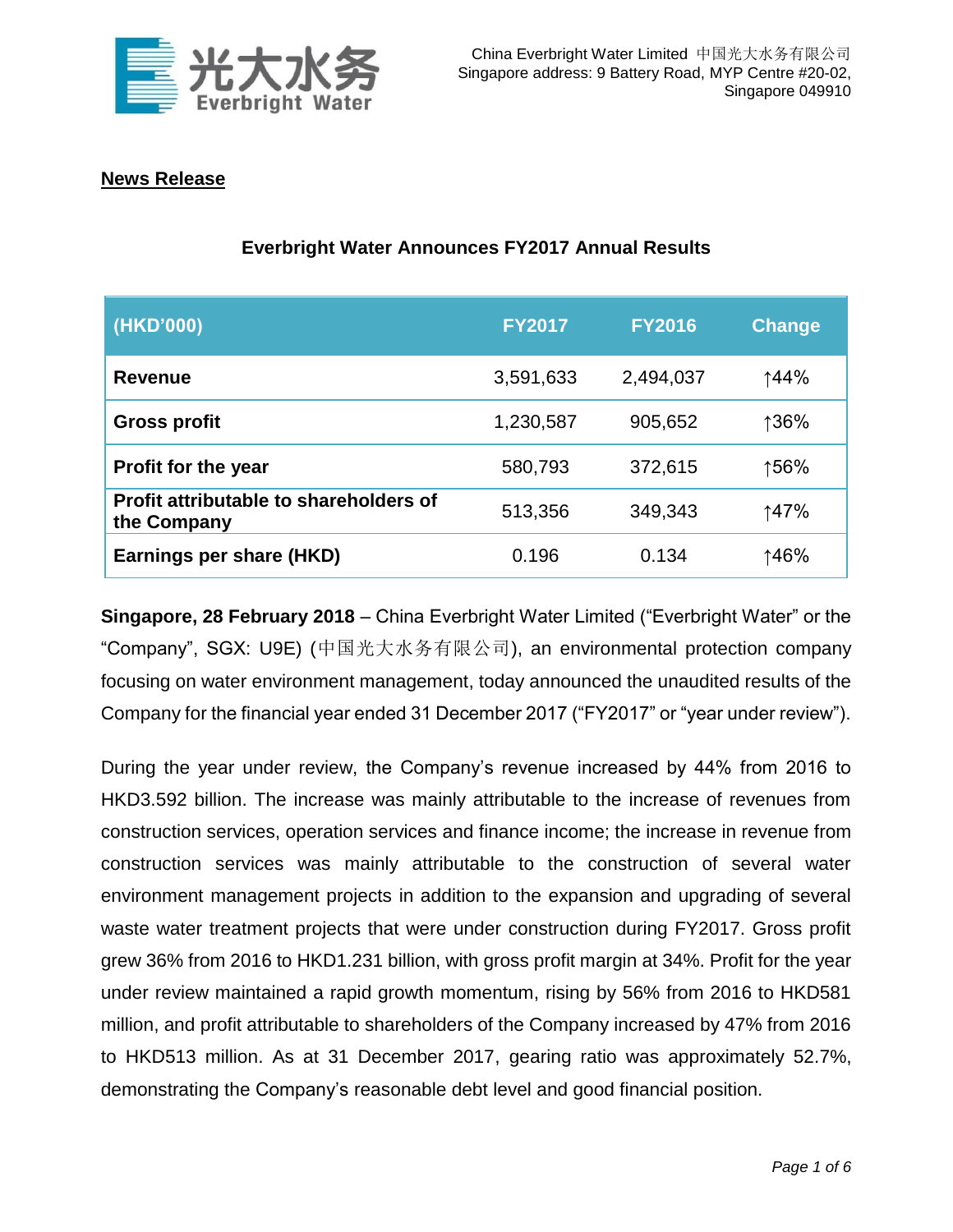

**Mr. An Xuesong, Executive Director and CEO of Everbright Water**, said, "The year of 2017 marked with steady growth at Everbright Water. The Company maintained a good development momentum, with notable improvement in the scale and quality of its operation and management. During the year under review, with the water industry continuing its upward trends and driven by the market and policy directions, Everbright Water solidified its existing market position, while boosting its efforts in market expansion. As a result, the Company successfully ventured into new business areas and expanded its presence into new geographical areas."

As at 31 December 2017, the Company held 94 projects in total, with a total water treatment capacity of 5.34 million m<sup>3</sup>/day, including: 68 projects in operation, 5 projects completing construction, 4 projects under construction and 2 projects in preparatory stage in the area of waste water treatment; 4 water environment management projects under construction, which involve sponge city construction and a series of ecological restoration works; 1 water supply project under construction; 5 reusable water projects in operation; 2 waste water source heat pump projects in operation; 2 sludge treatment and disposal projects in operation; in addition to 87 kilometers of pipeline network and 10 pump stations. In FY2017, the Company treated an aggregate of  $1,187,615,000$  m<sup>3</sup> waste water.

During the year under review, Everbright Water actively expanded its business to new areas including urban-rural water supply, while strengthening its existing market positions in waste water treatment and water environment management areas. In addition, the Company ventured into the water environment management market in Hubei Province and Guangxi Zhuang Autonomous Region, marking its first project in the Southern region of China. During the year under review, Everbright Water secured 14 new projects, which command a total investment of approximately RMB6.081 billion, contributing an additional daily designed waste water treatment capacity of  $140,000$  m<sup>3</sup> and daily water supply capacity of  $370,000$  $m<sup>3</sup>$ .

During the year under review, at the principle of "high quality and outstanding efficiency", Everbright Water carried out project construction works in an orderly manner. 2017 marked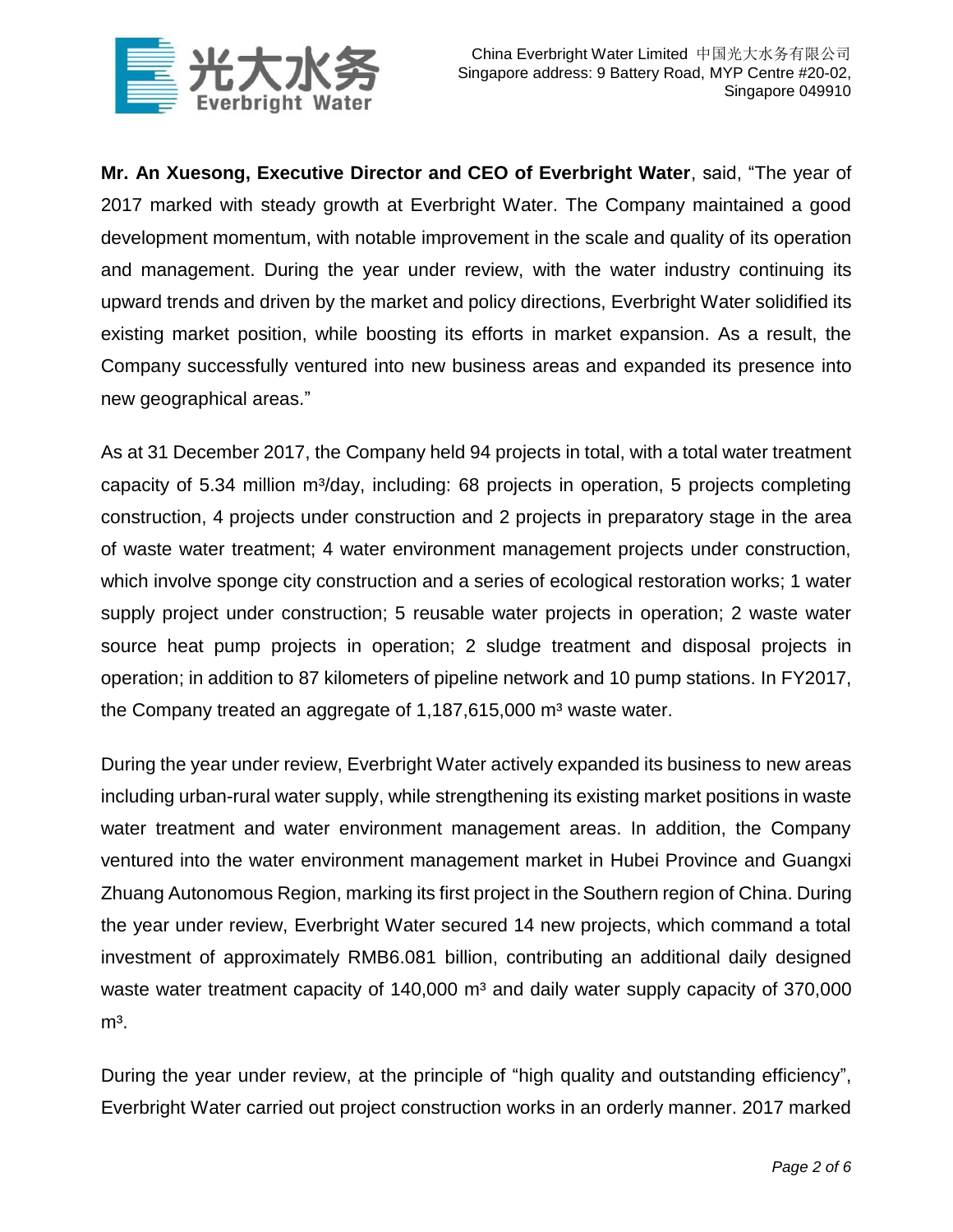

an important year for project construction of the Company, with 11 projects commencing construction and 14 projects completing construction, setting a new record. In order to ensure the smooth progress, safety and efficiency of all project construction works, the Company actively streamlined the Environmental, Safety, Health and Social Responsibility (ESHS) construction management and risk management systems, amending and improving a number of systems and protocols, as well as tightening the rules and standards for the construction process.

In respect of technology R&D, during the year under review, with the "Technology Leads Development" ethos in mind, Everbright Water optimised and improved its organisational structure, boosted efforts in talent recruitment, continued implementing the industrialacademic collaboration model with research institutes and higher education institutes, and enhanced the construction of its R&D system. As a result, the Company achieved a series of key technological breakthroughs and accomplishments in areas, such as: biological deodorisation system, low-temperature sludge drying, biological aerated filter, highefficiency sedimentation tank, ozone catalytic oxidation, nonpoint source pollution purification treatment, and rainwater treatment system. Some of these technologies have been successfully applied and installed to the Company's projects, greatly enhancing the technological proficiency, construction quality and progress of projects under construction. These technologies also improved the quality and efficiency of the projects in operation. During FY2017, the Company was granted 21 patents, and the number of patent applications filed in FY2017 exceeded the total sum of the patent applications filed in previous years. In addition, Everbright Water recently incorporated a joint-venture company in Germany known as E+B Umwelttechnik GmbH, through a wholly-owned subsidiary of the Company, with RBH Reinhold Brenner Holding GmbH ("RBH"). RBH is an environmental protection company in Germany with a number of key water technologies and a strong background in the water industry. Everbright Water holds an 80% equity stake in the jointventure company. By leveraging the strength of the joint-venture company as the Company's key "technology R&D, application and commercialisation" platform, Everbright Water will create its overseas business channels and enhance international exchanges and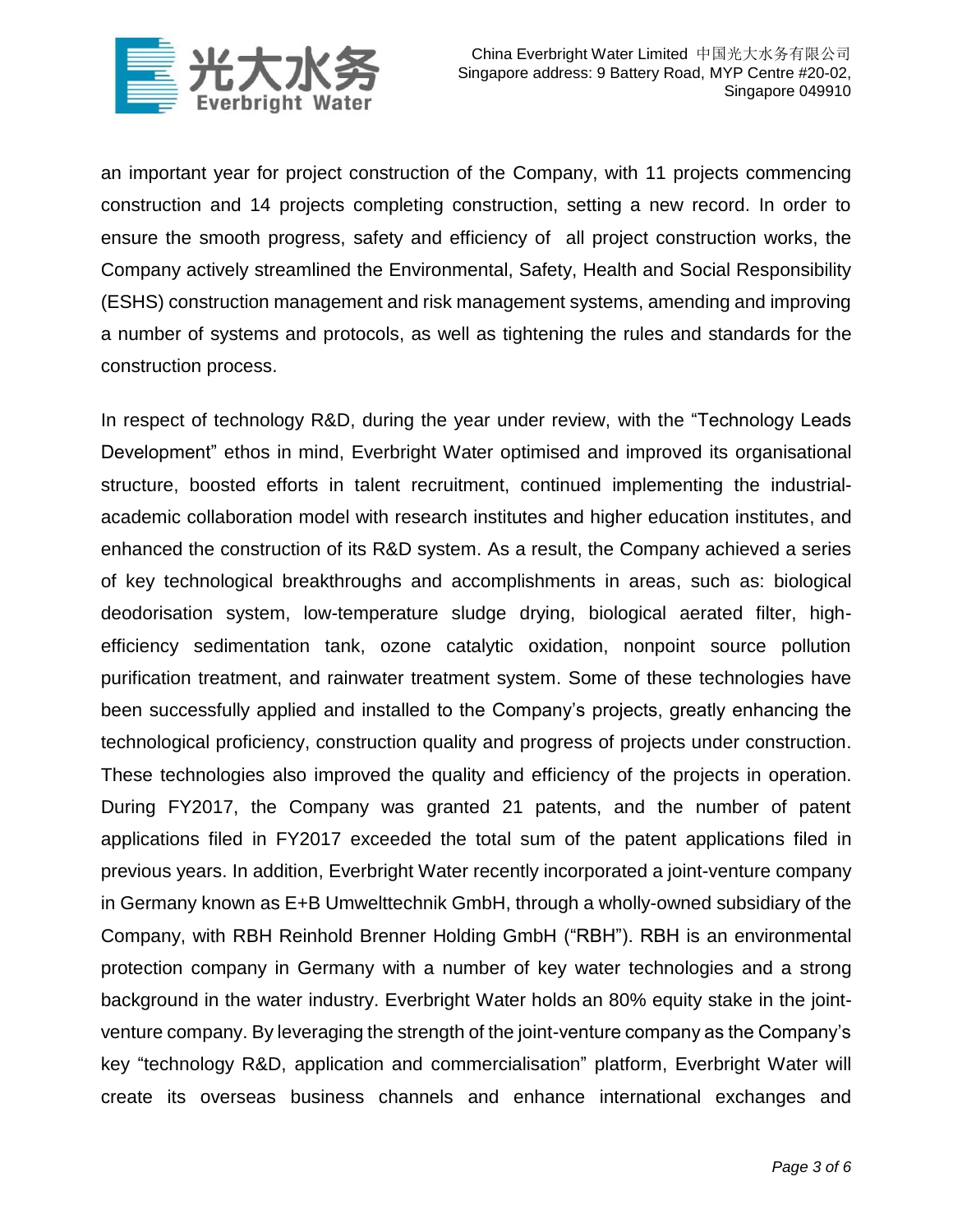

collaborations. It will also help to acquire world-class talent and technologies from overseas, promote the Company's core technologies globally and explore more opportunities for future growth.

In respect to operations management, Everbright Water had 8 waste water treatment projects which effected water tariff hikes in FY2017. The water tariff hikes are approximately 30% for Sanmenxia Waste Water Treatment Project in Henan Province; 64% and 46% for Nanjing Pukou Waste Water Treatment Project and Xinyi City Waste Water Treatment Project respectively in Jiangsu Province; 86% for Daxing Tiantanghe Waste Water Treatment Project in Beijing Municipality; 23% for Zibo Waste Water Treatment Project (Southern & Northern Plants) and Upgrading, 24% for Zibo High-tech Zone Waste Water Treatment Project, 32% for Zibo Zhoucun Waste Water Treatment Project, and 8% for Qingdao Waste Water Treatment Project (Maidao and Haibohe Plants) in Shandong Province.

During the year under review, Everbright Water rolled out a long-term plan to enhance its overall financial strength, while ensuring its cash flow and healthy debt level. During FY2017, the Company received approvals from the Shanghai Stock Exchange and the China Securities Regulatory Commission to issue RMB-denominated corporate bonds of up to RMB2.5 billion in aggregate principal amount in a single or multiple tranches to qualified investors in the People's Republic of China. The initial tranche of the bonds was issued in July 2017, with a principal amount of RMB1 billion and bearing a coupon rate of 4.55% for a five-year maturity. The successful issuance of the initial tranche of the bonds demonstrated the Company's good progress in diversifying its financing channels. This would facilitate the Company to further broaden its financing channels and optimise financial structure. Furthermore, it would provide more flexible financial sources to support the Company's development in the future. In addition, during the year under review, Everbright Water replaced short-term borrowings with long-term loans to improve its loan structure and reduce the financing cost, which would provide a better financial support to safeguard the Company's next phase of development.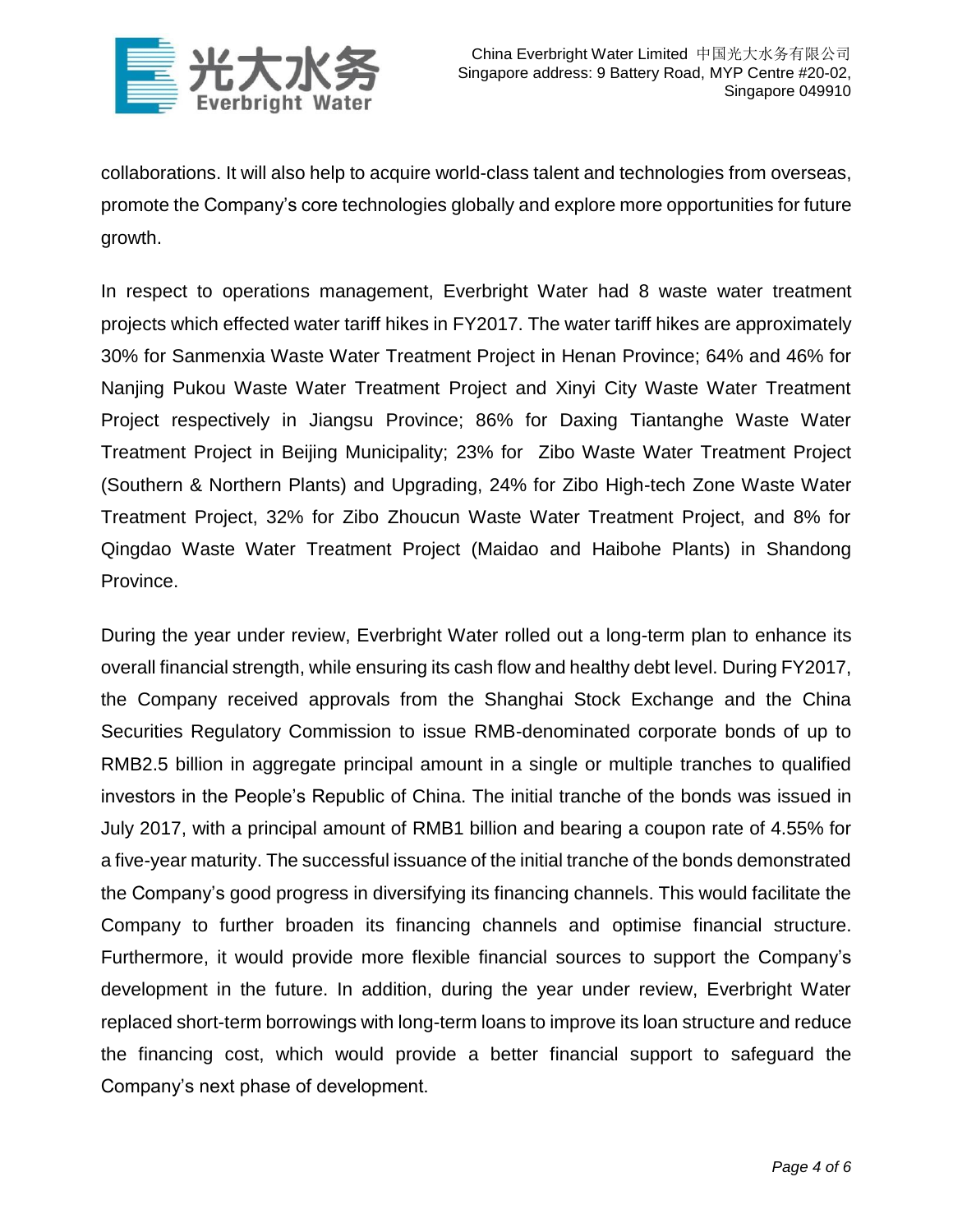

**Mr. Wang Tianyi, CEO of China Everbright International Limited and Chairman of Everbright Water**, said, "The water environment management industry presented both opportunities and challenges over the past year. Riding on the good momentum of the industry trends, Everbright Water actively explored new business and markets, and therefore achieving satisfying results. Going forward, the Company will follow its "Technology Leads Development" ethos together with the development path of "Taking Quality as the Top Mission and Keeping Efficiency as the Priority with Support by Scale" set by its parent company China Everbright International Limited ('Everbright International'). Backed by the resources and support from Everbright International and emphasis on business synergy and sharing of resources, Everbright Water will focus on the water market, and devote its efforts to water environment management, integrated utilisation of water resources and water ecological protection, in order to further enhance the Company's scale, strength and excellence."

**Mr. An Xuesong** said, "Everbright Water believes that, under the guidance of the 'sustainable development strategies' for China's ecological conservation, the water environment management sector will continue its golden era and keep the strong development momentum. The Company will continue paying close attention to the country's water environment management policies at all levels, exploring new development models for the sector, strengthening its R&D capability, enhancing the corporate management proficiency with intelligent and information systems, further promoting its talent development strategies, optimising financing channels and financial structure, and striving to maintain its momentum of 'making steady progress and forging ahead for the future', in order to work its way through opportunities and challenges."

*-End-*